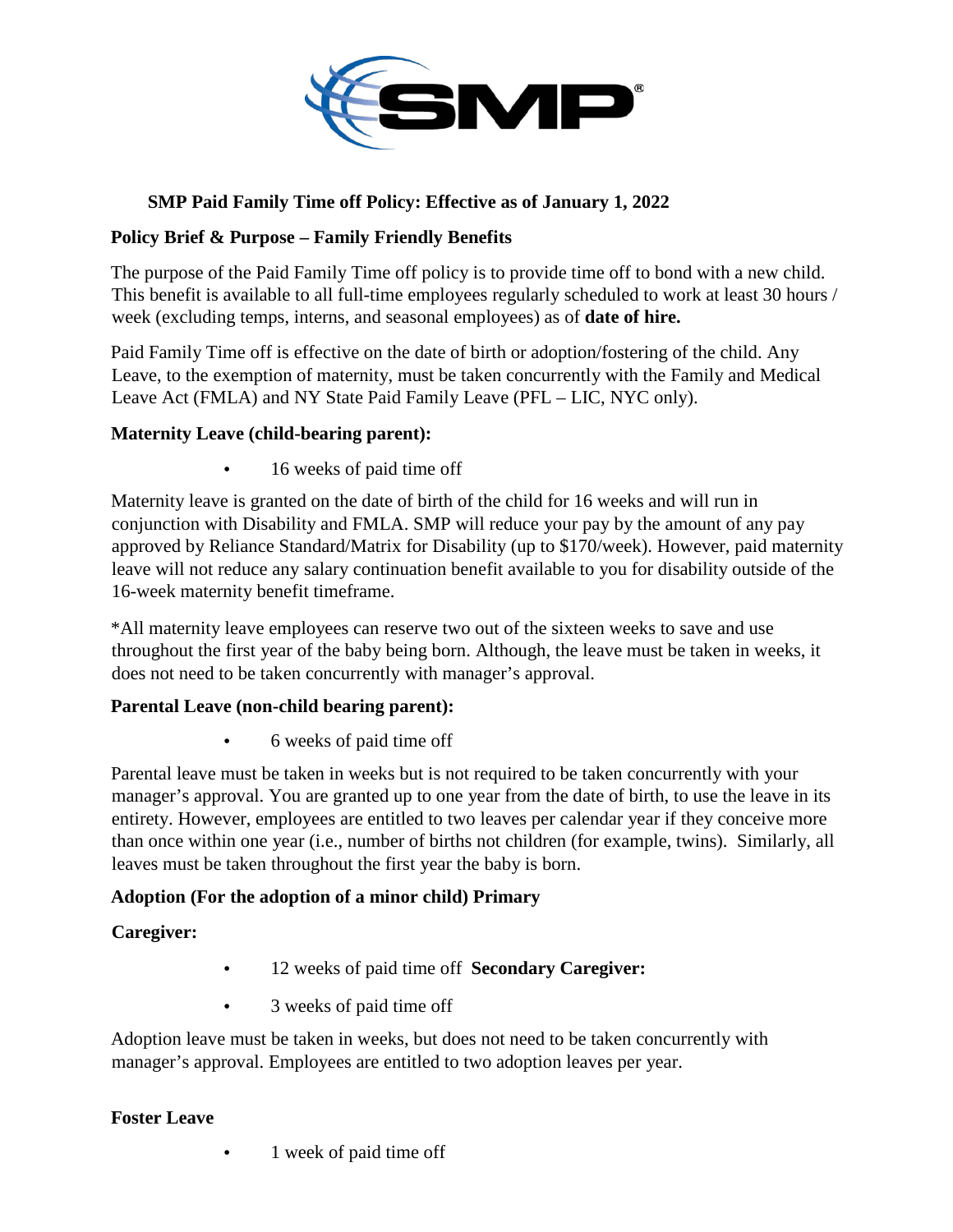

Employees are limited to two foster leaves per year. However, foster leave must be taken within the initial week of receiving the child for fostering.

### **Miscarriage Leave**

- Five (5) days of paid time off  $(1<sup>st</sup> Trimester)$
- Ten (10) days of paid time off ( $2<sup>nd</sup>$  or  $3<sup>rd</sup>$  Trimester)

\*Proper documentation such as birth certificate, proof of adoption or fostering is required to validate a family leave (Excludes miscarriage leave). Failure to comply may result in disciplinary action and/or termination.

## **Back to work program for new moms (professional employees only):**

Employees have 4 weeks interval before and after maternity leave to readjust back to work. This program is designed to reintroduce employees back to a work environment based on business needs with manager's approval. The 4 weeks of flexible time received before and after the leave provide employees with a combination of work from home and in the office schedule.

**Eligible employees with access to the required equipment may be approved by the HR department for telecommute flexibility up to 4 weeks preceding and succeeding the baby's birth. Telecommute flexibility allows the employee to work from home for the entire 4 weeks preceding and succeeding the baby's birth.** 

|        | <b>Ramp down before leaving for maternity</b> |
|--------|-----------------------------------------------|
| leave: | time from maternity leave:                    |

|                             | ___<br>___       | . |                |                   |
|-----------------------------|------------------|---|----------------|-------------------|
| week                        | # days in office |   | week           | # days in office  |
|                             |                  |   |                |                   |
| $\overline{4}$              | 4                |   |                |                   |
|                             |                  |   | $\overline{2}$ | $\overline{2}$    |
| 3                           | 3                |   |                |                   |
|                             |                  |   | 3              | 3                 |
| $\mathcal{D}_{\mathcal{L}}$ | 2                |   |                |                   |
|                             |                  |   | $\overline{4}$ | $\overline{4}$    |
|                             |                  |   | 5              | Full week back at |
|                             |                  |   |                |                   |

### **Ramp up before coming back to work full**

| veek | # days in office | week           | # days in office       |
|------|------------------|----------------|------------------------|
|      |                  |                |                        |
| 4    | 4                |                |                        |
|      |                  | $\overline{2}$ | 2                      |
| 3    | 3                |                |                        |
|      |                  | 3              | 3                      |
|      | $\overline{2}$   |                |                        |
|      |                  | 4              | 4                      |
| 1    |                  | 5              | Full week back at work |
|      |                  |                |                        |

Please note, when the employee is ramping up and returning to work from a *work from home schedule*, it is required that the employee has childcare in place during the entire workday while they are working remotely. Working from home is allowing the employee to readjust to working without the commute time and the child's new childcare arrangement. Working from home is not a replacement to childcare.